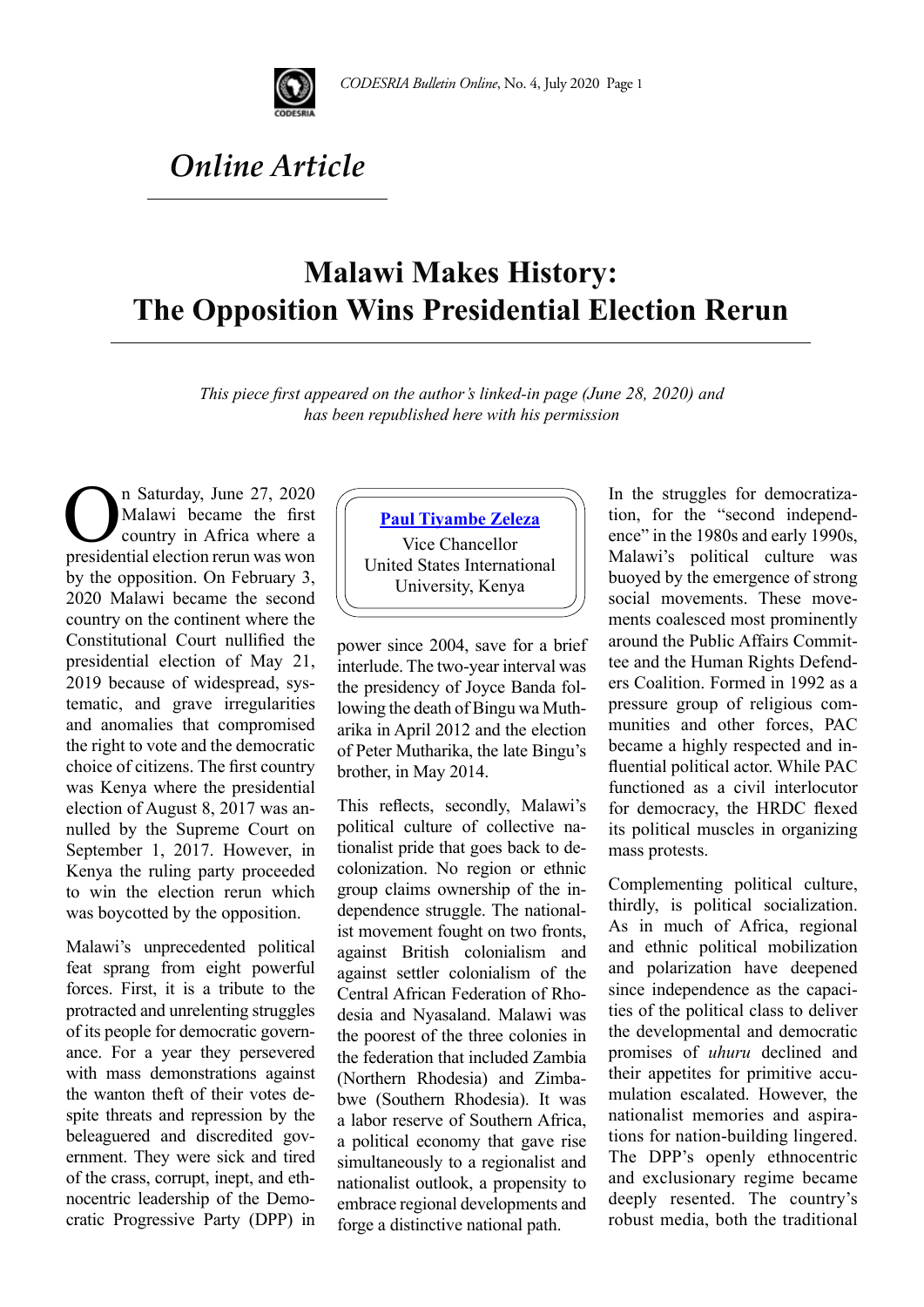and new social media, provided ample space to vent against the intensifying regional, ethnic, and religious divides.

Reinforcing the complex and contradictory dynamics and demands of the country's political culture and political socialization was, fourth, the emergence of a fiercely independent judiciary that refused to be intimidated by the executive branch in the country's tripartite system of government. Not only was the judgment of the Constitutional Court annulling the presidential election unanimous, it was upheld by the Supreme Court on May 8, 2020 against a misguided and embarrassing appeal by the DPP and Malawi Electoral Commission. In their deliberations the courts demonstrated admirable, methodical and brilliant jurisprudence. Most critical was the ruling that the winner in presidential elections should amass over 50% of the valid votes cast.

At a stroke, a fatal dagger was struck at the heart of regional and ethnic politics, of the DPP's electoral shenanigans, for no party could any longer win by only mobilizing its base. The opposition parties, led by the independence party, the Malawi Congress Party, and the recently formed United Transformation Movement, quickly entered into a powerful alliance. The DPP also forged an alliance with the party that had won the first democratic election of 1994, the United Democratic Party, out of which the DPP split.

Desperate and ill-guided efforts by the DPP government to fire the Chief Justice and his deputy a little over a week before the elections provoked national, regional and global outrage from chief justice and lawyers associations as well legal scholars and activists, a much

valued expression of African and international solidarity. The legal community in the country went on unprecedented nation-wide demonstrations. It was an act of political sabotage that brought utter humiliation to the DPP leader, Peter Mutharika, a lawyer educated at the University of London and Yale University who taught for more than four decades in Tanzania, Ethiopia, and the US at Rutgers University and Washington University. It underscored the fact that high levels of education and diaspora exposure in the global North provide no immunity to the pathologies of political narcissism, incompetence, and idiocy.

The strength of the opposition movement against the DPP's kleptocratic and dynastic rule was facilitated, fifth, by a generational shift in the country's politics. Like most African countries, Malawi's population is predominantly young. The median age for the country's 20.1 million people in 2020 is 16.5 and 66.7% are below the age of 24. This means the vast majority of the country's population have no memories of Dr. Banda, the founding president, and his dictatorial regime from 1964 to 1994. What they know is the ineptitude and putrescence of the governments of the Mutharika brothers.

Ravaged by poverty, unemployment, and underemployment the youth are hungry for more accountable and development-oriented government. They were the backbone of the widespread protests that rocked the country following the rigged election of May 2019. They were particularly galvanized by the charismatic Vice President, Dr. Saulos Chilima, who was born nine years after Malawi's independence. They could not relate to the octogenarian and antediluvian DPP leader, President Mutharika, born in 1940.

The new government represents a generational shift in several ways. The new president, Dr. Lazarus Chakwera, was born in the twilight years of colonialism and came of age after independence. All his predecessors were products of colonialism from which they inherited some of their perverted political and psychological dispositions. He is also the first graduate of the country's first university, the University of Malawi, to ascend to the presidency. The first president born in the 1890s, received his university education in the US and Britain; the second and fourth didn't attend university; the third and fifth also went to overseas institutions as they grew up when Malawi had no university.

President Chakwera's election may also represent the end of the diaspora allure and grip over the Malawi presidency started by Dr. Banda. President Banda returned to Malawi to join the nationalist movement after spending 43 years abroad. The Mutharika brothers returned to rule also after decades in the diaspora. Presidents Bakili Muluzi (1994-2004) and Joyce Banda (2012-2014) were home grown. So is President Chakwera although he did graduate studies in the US. The diaspora will of course continue to play a role in Malawian politics, economy and society, but I suspect no longer at the level of the presidency.

The role of the diaspora noted above underscores the sixth context of Malawian politics and transitions, namely, the impact of external developments. It is possible to argue that the Constitutional Court was inspired by the nullification of the presidential election in Kenya in 2017. Earlier in the 1990s during the struggle for democratization, Malawi's opposition movement was invigorated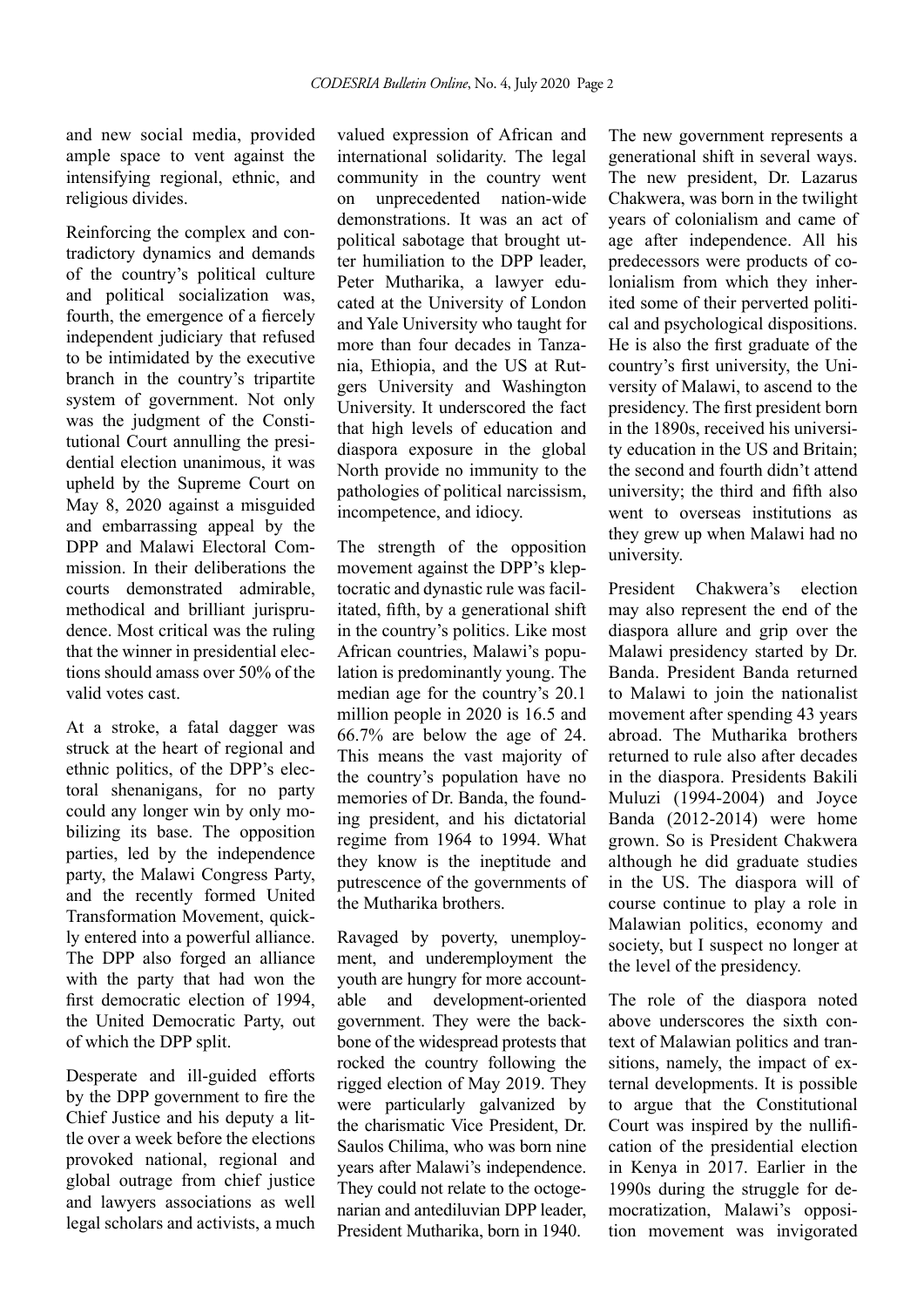by the ouster of President Kaunda in 1991 in neighboring Zambia through a democratic election, as well as the momentous demise of apartheid in South Africa, the subregional metropole of Southern Africa that from the late 19th century drew millions of workers from the labor reserves of the region including Malawi.

More recently, two developments have cast their shadows on the Malawian political and developmental imagination. First, is the meltdown of Zimbabwe under the incompetent and venal Mugabe dictatorship, a spiral that has continued under his successor, President Mnangagwa. Zimbabwe was once a major destination for Malawian migrant workers and a country that in the first decade of independence was seen as a model of democratic developmentalism notwithstanding the heavy structural legacies of settler colonial capitalism.

Second, was the relatively impressive economic growth of Malawi's neighbors from Tanzania in the north, Zambia in the west, and formerly war-torn Mozambique enveloping the southern part of the country. Further afield was Botswana, one of Africa's most impressive stories of postcolonial success. In my own personal family, we have roots and relatives in all these countries, in Zimbabwe where I and several of my siblings were born, Mozambique where my son currently works, Botswana where my late father lived for 30 years and my young sister has always lived, Zambia where my late mother spent part of her youth, and South Africa where we have relatives. Our family story is quite common among many Malawians. This partly explains the intolerance for petty ethnic identities.

Thus, given Malawi's regional tentacles generated by the history of migrant labor, reinforced by the transport and communication networks of a landlocked country, and the thick circuits of contemporary media, many Malawians are acutely aware of regional developments. They are frustrated and angered by the fact that their country seems to be lagging behind their southern African neighbors in terms of development. They blame it, rightly, on poor leadership and bad governance, exacerbated by the culture of mediocrity and low national expectations.

The professionalism of the military is the seventh critical factor in Malawi's remarkable electoral transition. Since independence and at crucial moments, they have consistently maintained loyalty to the Constitution of the Republic, not to the President as Commanderin-Chief. They did so in 1992 during the referendum on multi-party democracy and in the subsequent two years. Similarly, in 2012 they facilitated the ascendancy of the estranged Vice President, Joyce Banda, when a DPP cabal led by the recently defeated president, Peter Mutharika, were planning an unconstitutional take over. From the annulment of the election in 2019 till the rerun they provided security for peaceful protests. And the moment it became clear that Dr. Chakwera was the incoming president they beefed up state security for him.

The coronavirus pandemic provided the eighth context against DPP rule. As elsewhere, COVID-19 exposed the glaring incapacities of the state and the depth of socioeconomic inequalities in the country. When the government sought to impose a lockdown in April 2020 to contain the spread of the pandemic, the HRDC went to court and won an injunction against the lockdown. The HRDC argued that the government had not undertaken consultations and provided measures to cushion the poor and most vulnerable against the impact of the lockdown.

Protests by small-scale traders, most of them young people, demanded government support in terms of cash handouts and food to help them manage the harsh effects of a lockdown. Underlying these protests was general lack of faith in the government's capacity to manage the crisis, which fed into the narrative of government corruption and incompetence. In short, even during, or despite, the most devastating health and economic crisis to hit the country and the world in decades, there was little trust in the state, which is likely to lead to the devastation the economy and society as the pandemic spreads.

Clearly, the opposition rode to election victory on the backs of sweeping dissatisfaction and disaffection with Malawi's democratic dispensation since 1994. The June 23, 2020 election rerun itself reveals five remarkable developments, lessons, and possibilities some of which have implications for Africa as a whole. First, the new Malawi Electoral Commission (MEC) delivered on its mandate with impeccable integrity in record time. The Commission was sworn in on June 9, 2020 under the leadership of a relatively young, dynamic, and incorruptible chairperson, Justice Chifundo Kachale. He replaced the shamelessly partisan Dr. Jane Ansah.

Within three weeks the new MEC was able to deliver the country's most credible presidential election since the first post-independence multi-party elections of 1994. It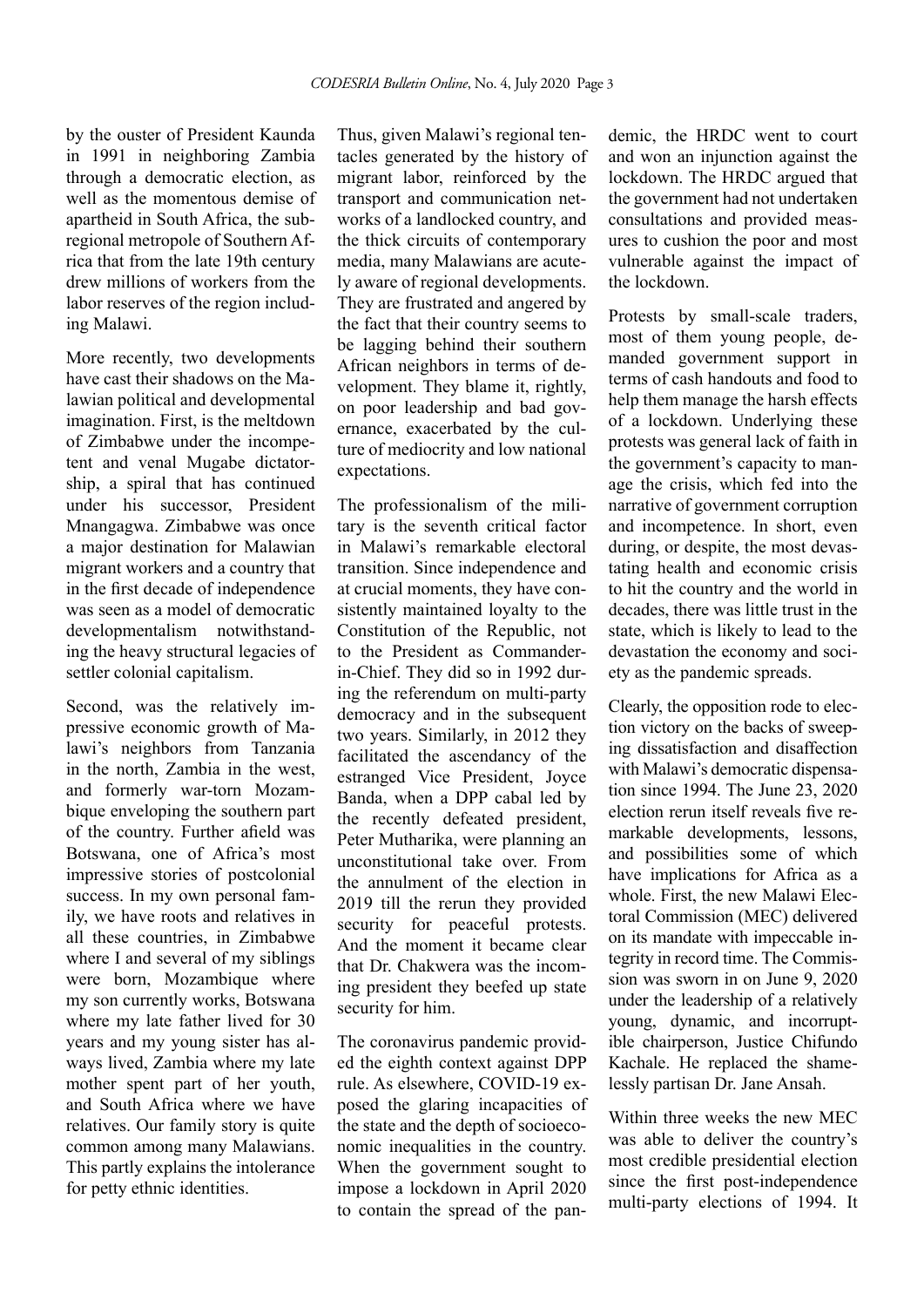underscores the importance of appointing competent, credible, committed, and ethical professionals to national bodies and functions and the power of transparency. Unlike before, the election results were announced at each polling station and broadcast live to an anxious nation. People, including school children, could add the math. While the official announcement came on the night of June 27, within a day of the election the winner and the magnitude of his victory was known. Personally I started celebrating on the afternoon of June 24.

Second, the election was held without international observers, whether the European Union, Commonwealth, African Union, Southern African Development Community, United Nations, or other self-appointed guardians of democracy from individual nations such as the United States. These bodies had betrayed Malawians before. To quote Danwood Chirwa, a prominent Malawian legal scholar and Dean of the law school at the University of Cape Town, "Malawians were left to their own devices to claim and defend their right to vote. They did this through a protracted but step-by-step effort involving many actors, each playing an indispensable role."

My old friend from secondary school and college and former colleague at the Pennsylvania State University, the eminent legal scholar and founding Dean of the School of International Affairs at Penn State, Tiyanjana Maluwa, put it this way, "We don't need foreign election observers to help us conduct a credible election. Indeed the foreign observers, with their formulaic verdicts ("the election was free and fair and generally reflected the will of the peoples...") were utterly rebuked by the very fact that the courts nullified the fraudulent presidential election that they had all praised for its fairness."

Third, the election was conducted without foreign funding. Malawi relied on its own admittedly depleted budget, spurning the ubiquitous "donor support" that the arrogant purveyors of the mercy industrial complex wave to so many supplicant African governments to conduct one of the most basic functions of sovereignty—elections. It is humiliating when African governments seek financial support and political validation for their elections from the cynical and selfserving election observer industry that has grown over the last three decades since the democratic wave at the turn of the late 1980s and early 1990s.

Fourth, the election result showed that despite the power of incumbency that was ruthlessly exploited by the DPP government, an organized, disciplined, and smart opposition can win. Talking to some of the leaders of the opposition alliance and their supporters, I was impressed by their steely determination and calm confidence that they would prevail. The opposition alliance leaders crisscrossed the country, never taking the voters for granted, or trying to buy them with cheap gimmicks, handouts, and empty promises.

Fifth, the election succeeded in breaking the vicious grip on Malawian politics since 1994 by two families, the Bakili Muluzi political dynasty in which the former president has shamelessly transacted his son, Atupele Muluzi, who succeeded him as leader of the UDF, to every possible political alliance, most recently as the running mate of DPP's Peter Mutharika, to gain power and save the father from a long-running corruption case. The Mutharika brothers succeeded each other as party leaders, and after a brief interlude for Peter Mutharika as noted earlier, as presidents. Whatever one might say about the MCP, it has never nurtured a family dynasty.

As is common in moments such as this, the atmosphere in Malawi at the moment is filled with giddy excitement and great expectations. I could hear it when I listened to local radio last night when the results were being announced in Blantyre, the country's commercial city, and this morning during the presidential inauguration ceremony in Lilongwe, the national capital. The excitement will inevitably dissipate and the high expectations will encounter disappointments. I remember the intoxicating euphoria of 1994 only too well. In May that year I returned from 17 years of self-imposed exile to partake in the exhilarating dance of democracy.

The new government represents, potentially, the dawn of what one can call Malawi's Third Republic. The first was the era of Dr. Banda. The second era comprises the last 26 years of the Muluzi-Mutharika dynasties. These conjunctures in Malawian history coincide, with some discrepancies, with the three eras of development and democracy in post-colonial Africa. In my work, I call the first the era of authoritarian developmentalism (1960-1980), the second the era of neoliberal authoritarianism (1980– 2000); and the third the dawn of the era of possible democratic developmentalism (since 2000).

As I have written more elaborately elsewhere, the era of authoritarian developmentalism was characterized by the intensification of statism (the growth of state power) and developmentalism (the pursuit of development at all costs). The escalation of statism after independ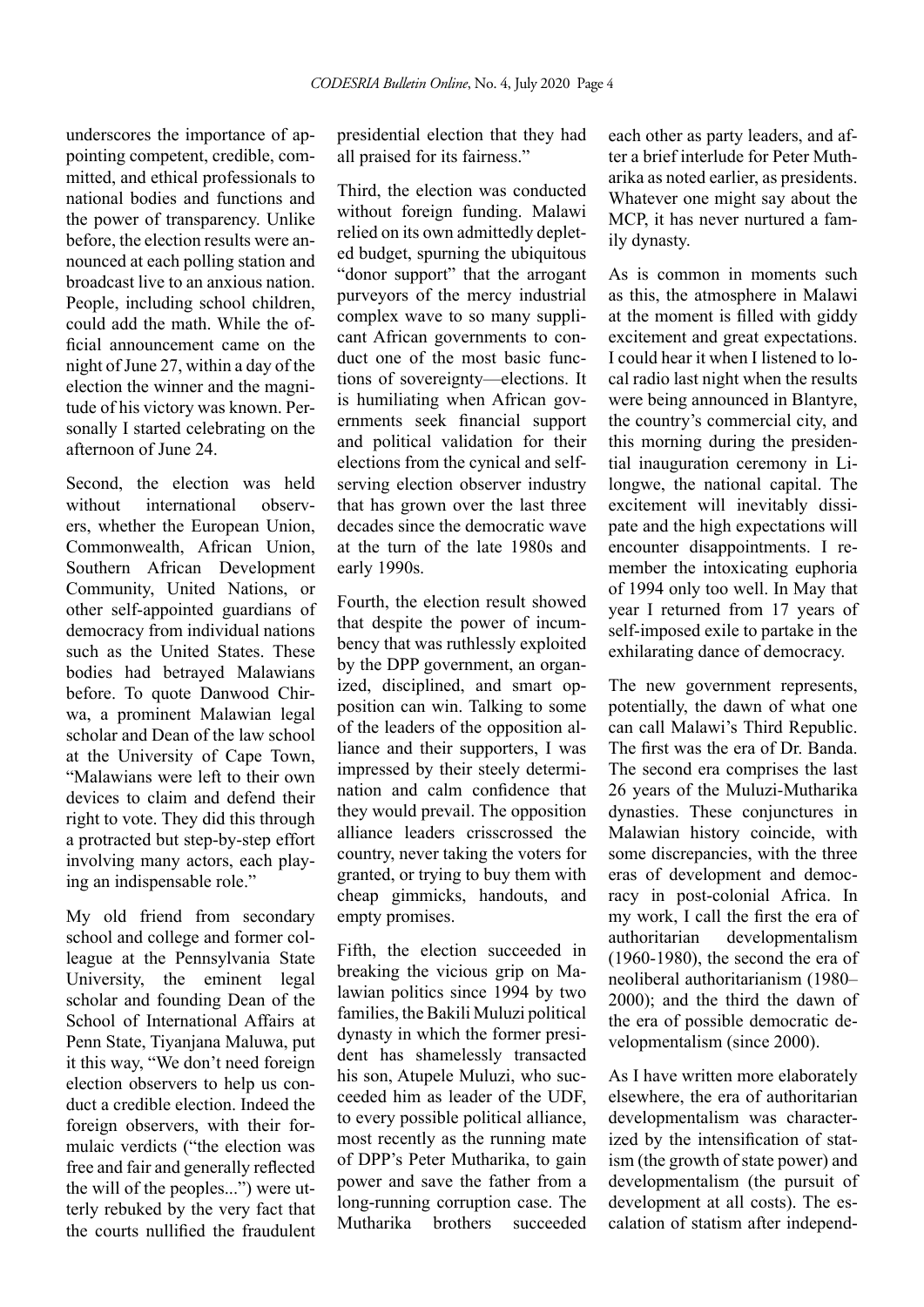ence was accentuated by the underdeveloped nature of the indigenous capitalist class and the weak material base of the new rulers. The state became their primary instrument of primitive accumulation. Also important to remember is that the legitimacy of the postcolonial state lay in meeting the huge developmental backlog of colonialism to the expectant masses.

State intervention in the organization of economic, social, cultural, and political processes intensified as the contradictions deepened and became more open. As the crisis of growth and accumulation began escalating globally in the 1970s, the postcolonial state assumed a progressively more precarious and openly repressive character with frequent coups and rearrangements of ruling cliques, endless constitutional revisions and human rights violations, and suppression of democratic freedoms. To be sure, until the mid-1970s, African countries experienced relatively rapid rates of economic growth and development, notwithstanding significant differences between countries, sectors, and social classes, gender, and generation, as well as ideological divergences and disputes among and within countries.

The structural and ideological underpinnings of authoritarian developmentalism were reinforced by the onset of neoliberalism at the turn of the 1980s, which ushered Africa's "lost decades" of the 1980s and 1990s. The era of structural adjustment programs (SAPs) threatened to undo the developmental promises and achievements of independence, to dismantle the postcolonial social contract, and to abort the nationalist project of Africa's renewal from centuries of the slave trade followed by colonialism. The rise of SAPs reflected the global ascendancy of neoliberalism, which emerged as an

ideological response to the world economic crisis of the late 1960s and early 1970s that ended the postwar boom.

Neoliberalism marked the collapse of the "Keynesian consensus" and the political coalitions that had sustained it and the rise to power of conservative, free-market-oriented governments in the leading industrial economies. SAPs were pursued with missionary zeal by the international financial institutions and western governments and imposed on developing countries often with the connivance of the African political class or significant fractions thereof. SAPs called for currency devaluation, interest and exchange rate deregulation, liberalization of trade, privatization of state enterprises, and withdrawal of public subsidies and retrenchment of the public service—in short, for a minimalist state and an extension of the market logic to all spheres of economic activity.

The results were disastrous for African economies. The euphoria of independence gave rise to unrelenting "Afropessimism." The collapse of the independence social contract provoked massive and sustained struggles for the "second independence", for democratization which gathered momentum in the 1990s and scored significant victories at the turn of the 2000s. This ushered in the possibilities of the third era of democratic developmentalism. The resumption of economic growth in the 2000s and 2010s, reprising the growth rates of the 1960s and first half of the 1970s, brought hope back as encapsulated in the narrative of Africa Rising/Rising Africa.

However, the match between economic growth and development remained elusive as socioeconomic inequalities deepened and industrialization proved elusive and the value chain of African economies remained low. Similarly, the marriage between democracy and development was hardly consummated in many of the emerging illiberal democracies. Africa's wily ruling classes sang the performative and symbolic tunes of minimalist democracy as they subverted the substantive and expansive score of social democracy.

The historiography of Malawi's postcolonial political economy broadly fits into this trajectory. The Banda presidency straddled the first two eras, while the last quarter century since multi-party democracy was introduced coincide with the last two eras. In other words, Malawi like most African countries has been struggling to establish a democratic developmental state that can produce economic growth and foster integrated, inclusive, innovative and sustainable development. In short, the challenge for the new Chakwera government is to build and sustain a democratic developmental state.

The great Malawian intellectual, Thandika Mkandawire, who passed away on March 27, 2020 at the age of 79, produced some of the most iconic work on the African developmental state that the policy makers and think tanks for the Chakwera government can fruitfully engage. Thandika, as we all lovingly called him, firmly believed in the existence of an ideological-structural nexus for building developmental states in Africa. He argued developmentalism has an ideological imperative in that it requires making development aspirations hegemonic, and structural components that encompass state capacities—institutional, technical, administrative, and political to implement effective and transformational development policies.